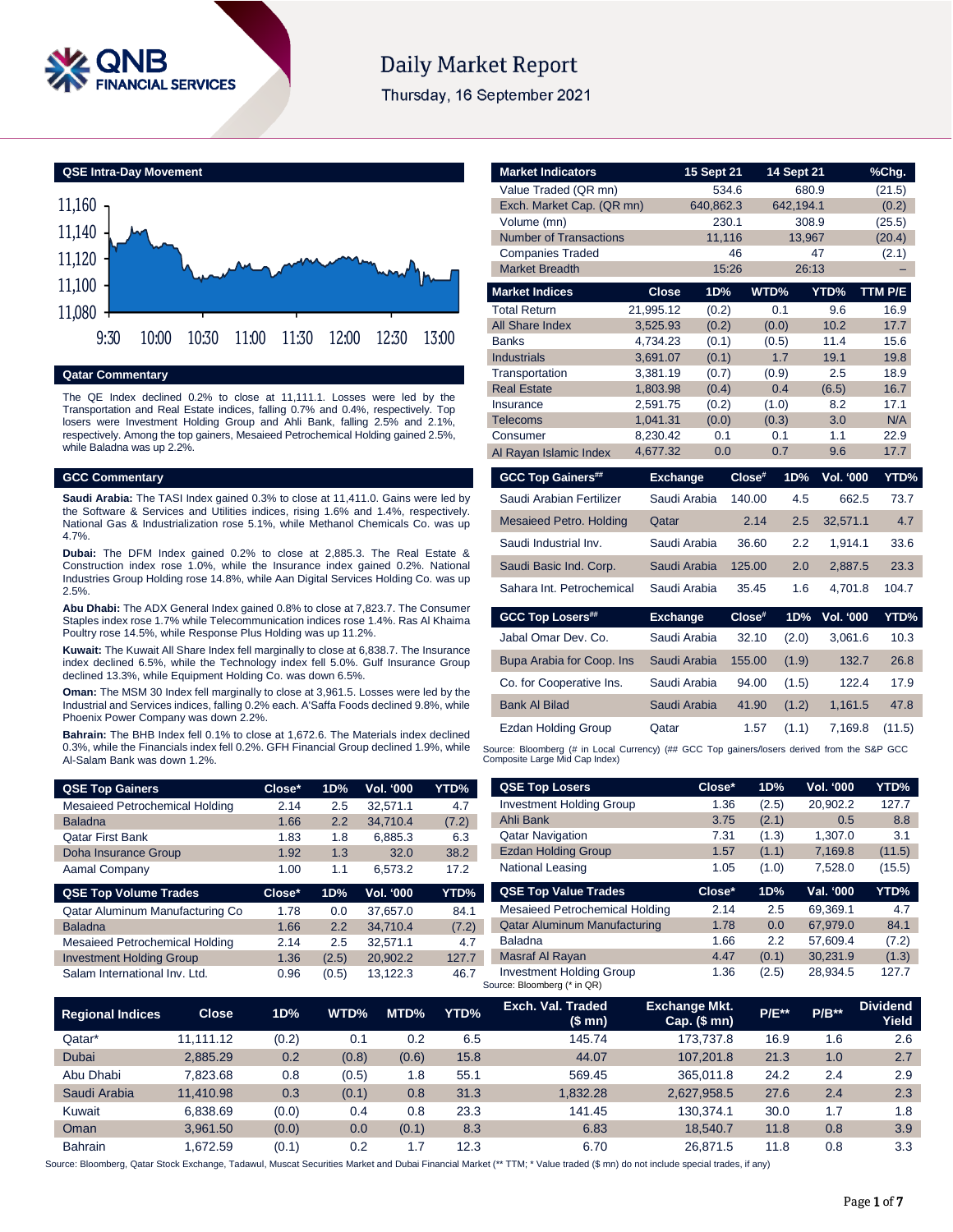### **Qatar Market Commentary**

- The QE Index declined 0.2% to close at 11,111.1. The Transportation and Real Estate indices led the losses. The index fell on the back of selling pressure from Qatar and GCC shareholders despite buying support from Arab and foreign shareholders.
- Investment Holding Group and Ahli Bank were the top losers, falling 2.5% and 2.1%, respectively. Among the top gainers, Mesaieed Petrochemical Holding gained 2.5%, while Baladna was up 2.2%.
- Volume of shares traded on Wednesday fell by 25.5% to 230.1mn from 308.9mn on Tuesday. However, as compared to the 30-day moving average of 183.3mn, volume for the day was 25.5% higher. Qatar Aluminum Manufacturing Co. and Baladna were the most active stocks, contributing 16.4% and 15.1% to the total volume, respectively.

| <b>Overall Activity</b>        | Buy %*   | Sell %*  | Net (QR)         |
|--------------------------------|----------|----------|------------------|
| Qatari Individuals             | 43.19%   | 49.15%   | (31, 856, 356.8) |
| <b>Qatari Institutions</b>     | 23.62%   | 23.82%   | (1,065,224.7)    |
| Qatari                         | 66.81%   | 72.96%   | (32, 921, 581.5) |
| <b>GCC Individuals</b>         | 0.58%    | 0.74%    | (841, 447.8)     |
| <b>GCC</b> Institutions        | 1.44%    | 1.65%    | (1, 135, 586.8)  |
| <b>GCC</b>                     | 2.02%    | 2.39%    | (1,977,034.6)    |
| Arab Individuals               | 12.78%   | 10.95%   | 9,779,168.0      |
| <b>Arab Institutions</b>       | $0.00\%$ | $0.00\%$ |                  |
| Arab                           | 12.78%   | 10.95%   | 9,779,168.0      |
| <b>Foreigners Individuals</b>  | 4.02%    | 3.82%    | 1,065,960.5      |
| <b>Foreigners Institutions</b> | 14.38%   | 9.89%    | 24,053,487.7     |
| <b>Foreigners</b>              | 18.40%   | 13.70%   | 25,119,448.2     |

Source: Qatar Stock Exchange (\*as a % of traded value)

## **Global Economic Data**

### **Global Economic Data**

| Date    | <b>Market</b> | <b>Source</b>                            | <b>Indicator</b>                     | Period | <b>Actual</b> | <b>Consensus</b> | <b>Previous</b> |
|---------|---------------|------------------------------------------|--------------------------------------|--------|---------------|------------------|-----------------|
| $09-15$ | US            | Mortgage Bankers Association             | <b>MBA Mortgage Applications</b>     | 10-Sep | 0.30%         |                  | $-1.90%$        |
| 09-15   | <b>US</b>     | <b>Bureau of Labor Statistics</b>        | <b>Import Price Index MoM</b>        | Aug    | $-0.30%$      | 0.20%            | 0.40%           |
| $09-15$ | US            | <b>Bureau of Labor Statistics</b>        | Import Price Index YoY               | Aug    | 9.00%         | 9.40%            | 10.30%          |
| 09-15   | <b>US</b>     | <b>Federal Reserve</b>                   | <b>Industrial Production MoM</b>     | Aug    | 0.40%         | 0.50%            | 0.80%           |
| $09-15$ | US            | <b>Federal Reserve</b>                   | Capacity Utilization                 | Aug    | 76.40%        | 76.40%           | 76.20%          |
| 09-15   | <b>UK</b>     | <b>UK Office for National Statistics</b> | <b>CPI MoM</b>                       | Aug    | 0.70%         | 0.50%            | 0.00%           |
| $09-15$ | <b>UK</b>     | <b>UK Office for National Statistics</b> | <b>CPI YoY</b>                       | Aug    | 3.20%         | 2.90%            | 2.00%           |
| 09-15   | <b>UK</b>     | <b>UK Office for National Statistics</b> | <b>CPI Core YoY</b>                  | Aug    | 3.10%         | 2.90%            | 1.80%           |
| $09-15$ | <b>UK</b>     | UK Office for National Statistics        | <b>Retail Price Index</b>            | Aug    | 307.4         | 307.1            | 305.5           |
| 09-15   | <b>UK</b>     | <b>UK Office for National Statistics</b> | <b>RPI MoM</b>                       | Aug    | 0.60%         | 0.50%            | 0.50%           |
| $09-15$ | <b>UK</b>     | UK Office for National Statistics        | <b>RPI YoY</b>                       | Aug    | 4.80%         | 4.70%            | 3.80%           |
| $09-15$ | EU            | Eurostat                                 | <b>Industrial Production SA MoM</b>  | Jul    | 1.50%         | 0.60%            | $-0.10%$        |
| $09-15$ | EU            | Eurostat                                 | <b>Industrial Production WDA YoY</b> | Jul    | 7.70%         | 6.00%            | 10.10%          |
| 09-15   | France        | <b>INSEE National Statistics Office</b>  | <b>CPI EU Harmonized MoM</b>         | Aug    | 0.70%         | 0.70%            | 0.70%           |
| $09-15$ | France        | <b>INSEE National Statistics Office</b>  | <b>CPI EU Harmonized YoY</b>         | Aug    | 2.40%         | 2.40%            | 2.40%           |
| 09-15   | France        | <b>INSEE National Statistics Office</b>  | <b>CPI MoM</b>                       | Aug    | 0.60%         | 0.60%            | 0.60%           |
| $09-15$ | France        | <b>INSEE National Statistics Office</b>  | CPI YoY                              | Aug    | 1.90%         | 1.90%            | 1.90%           |
| 09-15   | Japan         | <b>Economic and Social Research I</b>    | <b>Core Machine Orders MoM</b>       | Jul    | 0.90%         | 2.50%            | $-1.50%$        |
| $09-15$ | Japan         | Economic and Social Research I           | Core Machine Orders YoY              | Jul    | 11.10%        | 14.80%           | 18.60%          |
| 09-15   | China         | <b>National Bureau of Statistics</b>     | <b>Industrial Production YoY</b>     | Aug    | 5.30%         | 5.80%            | 6.40%           |
| $09-15$ | China         | <b>National Bureau of Statistics</b>     | <b>Industrial Production YTD YoY</b> | Aug    | 13.10%        | 13.50%           | 14.40%          |

Source: Bloomberg (s.a. = seasonally adjusted; n.s.a. = non-seasonally adjusted; w.d.a. = working day adjusted)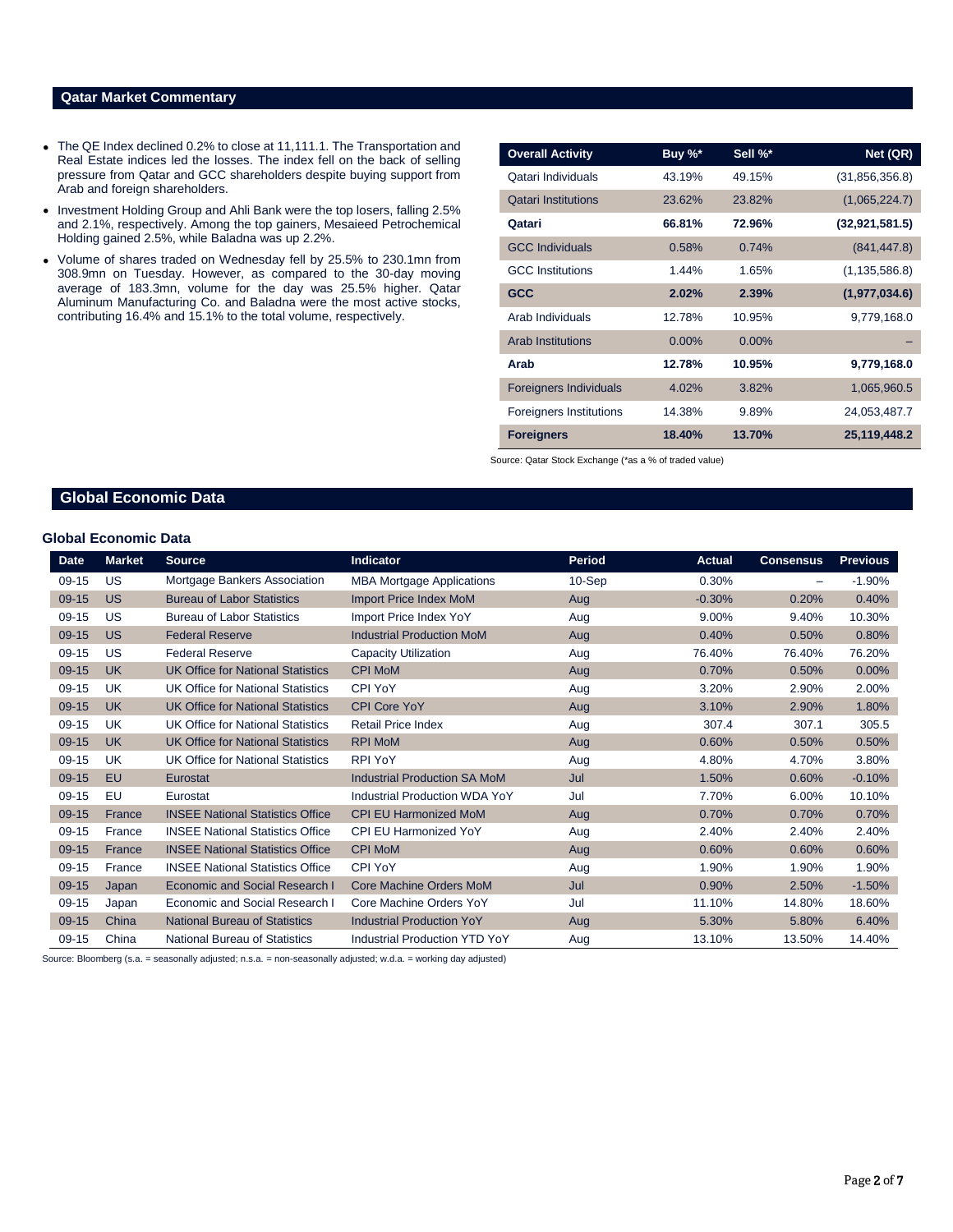### **Qatar**

- **More Qatari banks likely to launch Apple Pay soon –** Several banks in Qatar are currently in discussions and are likely to launch Apple Pay as part of their services soon, following the recent launch of the QNB Group and Dukhan Bank and amid growing demand for the popular mobile payment and digital wallet service among banking customers in the country, an industry expert has said. Speaking to The Peninsula in an interview yesterday, Head of Financial Services at KPMG in the Middle East & South Asia and Partner at KPMG in Qatar, Omar Mahmood said that Apple Pay, which has already been in more advanced and developed markets for quite a while, is expected to be launched by the other banks in Qatar soon. "We already see banks are looking at automation in all aspects of their business. And it's not just Apple Pay. Several banks have also already introduced Garmin Pay and Fitbit Pay to their digital platforms. So what they're looking to do is basically track the next generation of customers, through technology, and making it easier for them to facilitate non-cash transactions. QNB Group and Dukhan Bank have already got Apple Pay. But speaking to other banks, I think it should be imminent with them also getting it. "And it will be just the first wave in. What we expect to see going forward, is making it easier for the customer to facilitate their banking for automated digital channels. I think Apple Pay is one means, but going forward I think we'll see a lot more banks in Qatar adopt wider digital channels," Mahmood added. (Peninsula Qatar)
- **Cabinet approves terms of part-time work in government sector –** The Cabinet approved a draft decision on the terms and conditions of the part-time system in government agencies. The system aims, within the framework of the State's plans to maintain a strong, stable family that enjoys support and care and to improve job efficiency, to provide more flexible options for Qatari employees to take into account their circumstances and needs. In particular, it takes into account family conditions, as this system provides Qatari women with greater opportunities to achieve a balance between the needs and requirements of caring for family and children on the one hand and work requirements on the other. The part-time system is a work system whereby the number of working hours per week is reduced by half and by no less than half the number of working hours per day. Part-time work shall be at the request of the employee and with the approval of the government entity in accordance with the provisions of this decision. (Gulf-Times.com)
- **Qatar aims to be global hub for ESG investors –** Qatar is strengthening efforts to advance the ESG (environment, social and governance) agenda as it aims to be the investment destination for the ESG investors worldwide, according to a top official of the Qatar Stock Exchange (QSE). "At QSE, we are committed to advancing the ESG agenda for the benefit of all. Our aim is to become the investment destination of choice for the ESG investor," QSE Director (Marketing and Communications), Hussain Al Abdulla told a webinar 'ESG Investments is Here to Stay', organized by QSE in association with MSCI, BlackRock, QNB Group, Al Rayan Investment and the Qatar Investment Authority (QIA). (Gulf-Times.com)
- **Hammadi: QIA committed to ESG investing –** Qatar Investment Authority (QIA) is committed to integrating environmental, social and governance (ESG) criteria in its investment process both locally and internationally, a senior official of the country's sovereign wealth fund has said. Speaking during a webinar on the topic 'ESG investing is here to stay', QIA CIO for Europe, Russia and Turkey Ahmed Ali Al Hammadi said, "Qatar Investment Authority is a signatory to 'One Plant' and we

are one of the founding members since the end of 2017. QIA is committed to creating long-term value for both the state and the future generation." "This basically means that sustainable investing has to be part of what we do. Sustainable investing encompasses several things including ESG, high returns or any mandate that concerns development either locally or internationally," he said. "ESG is quite within the mission and vision of QIA. It is not sufficient to say that we are going to allocate a certain amount for ESG, but ESG has to be part and parcel of our overall investments. Companies that score high on ESG are high-quality companies. We all are interested in high-quality companies and right now all high-quality companies are taking care of ESG mandate," Hammadi said. Given both their influence and long-term investment horizons, sovereign wealth funds are uniquely positioned to promote long-term value creation and sustainable market outcomes. (Qatar Tribune)

- **Kahramaa opens QR70mn Ain Sinan Substation –** The Qatar General Electricity & Water Corporation (Kahramaa) has announced the opening of the QR70.3mn Ain Sinan Substation. The opening, according to an official Kahramaa press statement Wednesday, comes as part of the corporation's efforts to enhance the capacity and efficiency of the electricity network. The power station was constructed in accordance with the highest standards of security and safety and the works were completed on September 1. With a voltage of 132/11kV, the Ain Sinan station is fed from the Al-Kaaban main station and supplies power to surrounding residential areas. Also, it is equipped with two transformers of 40 megavolt-amperes in addition to overhead lines with a length of 13,623 kilometers, the statement notes. (Gulf-Times.com)
- **Saudi ambassador offers Kingdom's business opportunities to Qatari investors –** Saudi ambassador Prince Mansour bin Khalid bin Abdullah Al-Farhan Al-Saud extended his invitation during a meeting with the Qatari Businessmen Association (QBA) in Doha. Saudi ambassador Prince Mansour bin Khalid bin Abdullah Al-Farhan Al-Saud has invited Qatari businessmen to visit Saudi Arabia and "explore" the investment opportunities there in light of the economic and "dynamic development" that the kingdom is witnessing via the Saudi Arabia Vision 2030. (Gulf-Times.com)
- **QBWA signs MoU with The Business Year –** The Business Year has signed a Memorandum of Understanding (MoU) with the Qatari Businesswomen Association (QBWA) to place under the spotlight the role of women in the development of the Qatari economy. The Business Year's latest research on the Qatari economy is in full swing, with the upcoming 'The Business Year: Qatar 2022' set to release as Qatar plays host to the FIFA World Cup. And on top of the analysis on how the 2022 FIFA World Cup has impacted the local economy, the publication will include a special feature on women in leadership positions in Qatar and their contribution to Qatar National Vision 2030. Through this coverage, The Business Year will invite inspiring women to share their words and come together to represent the country and its female leadership. At the signing ceremony, QBWA was represented by its vice chairwoman, Aisha Alfardan, and Nataly Almanza, country manager of The Business Year. (Gulf-Times.com)
- Page 3 of 7 **How Qatar 2022 will be the first carbon-neutral FIFA World Cup in history –** When Qatar was awarded the right to stage the first FIFA World Cup in the Middle East and Arab world, it not only committed to organizing an amazing tournament – but also a mega-event delivered in a sustainable manner. In January 2020, the Supreme Committee for Delivery & Legacy (SC), FIFA and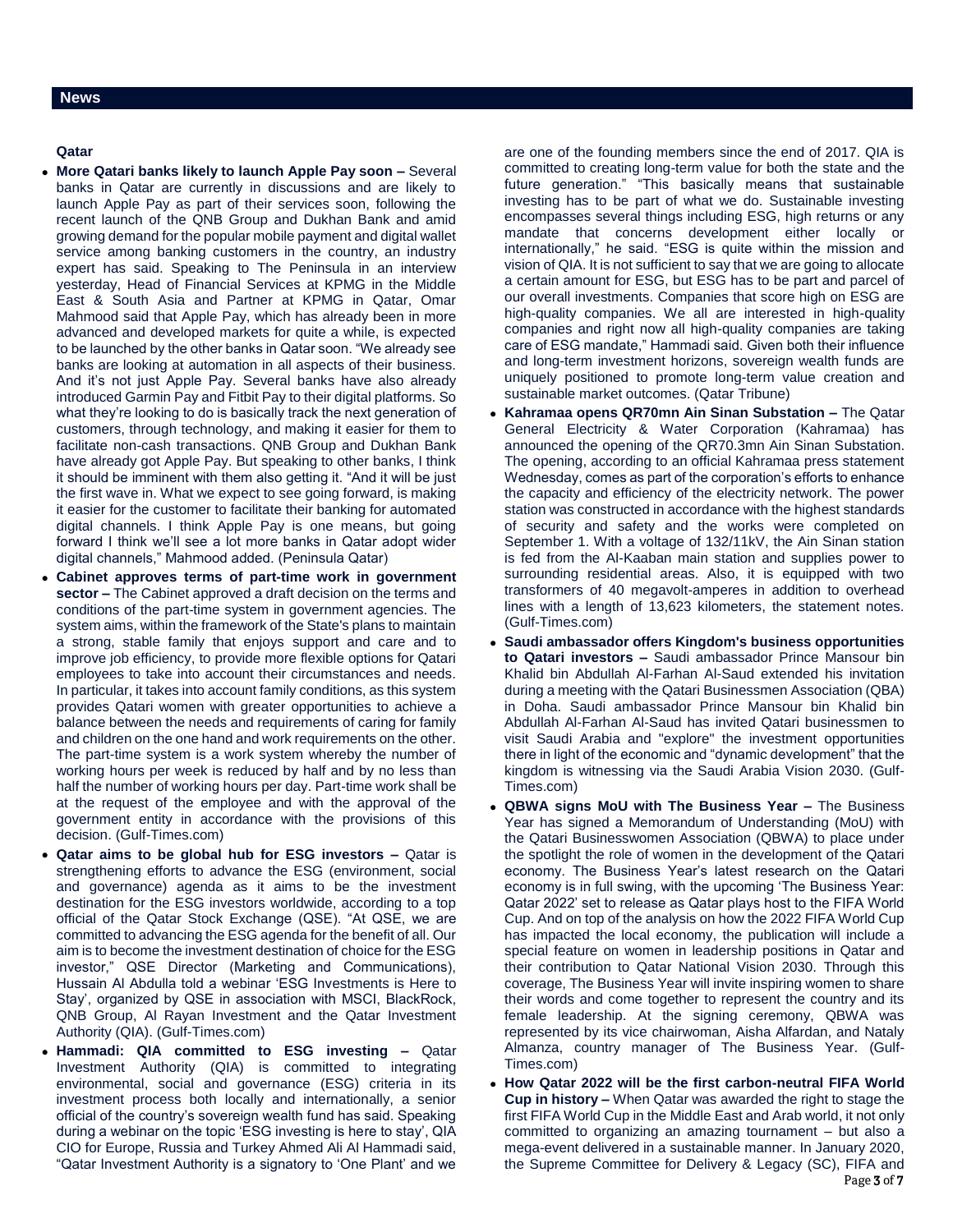the FIFA World Cup Qatar 2022 LLC (Q22) published the FIFA World Cup Qatar 2022 Sustainability Strategy. It was the f-irst such strategy to be planned and delivered jointly by FIFA, the host country and local organizers. Part of the strategy includes the delivery of the first carbon-neutral FIFA World Cup in the history of the event. To achieve this, all infrastructure projects – including the eight stadiums that will be used for Qatar 2022 – must meet stringent sustainability benchmarks. (Gulf-Times.com)

 **Ooredoo Qatar named best place to work in Qatar 2021 –** Qatar's leading telecommunications operator has announced it has been certified as a Best Place to Work in Qatar for 2021. Best Places to Work is an international certification program, considered the 'Platinum Standard' in identifying and recognizing top workplaces around the world. The program provides employers the opportunity to learn more about the engagement and satisfaction of their employees, and honors those employers who deliver an outstanding work experience with the highest standards of working conditions. (Zawya)

### **International**

- **US manufacturing output slows sharply in August –** Production at US factories slowed more than expected in August amid disruptions from Hurricane Ida and lingering shortages of raw materials and labor as the COVID-19 pandemic drags on. Manufacturing output increased 0.2% last month, the Federal Reserve said on Wednesday. Data for July was revised to show production surging 1.6% instead of 1.4% as previously reported. Economists polled by Reuters had forecast manufacturing production would gain 0.4%. The raw materials crunch has been worsened by the latest wave of infections driven by the Delta variant of the coronavirus, primarily in Southeast Asia, as well as by congestion at ports in China. General Motors Co said it would cut production at its plants in Indiana, Missouri and Tennessee this month because of an ongoing microchip shortage. Ford Motor Co is also reducing truck production. Some of the slowdown in manufacturing reflects the rotation in spending back to services from goods because of COVID-19 vaccinations. Manufacturing, which accounts for 11.9% of the US economy, remains underpinned by businesses desperate to replenish stocks after inventories were drawn down sharply in the first half of the year. (Reuters)
- **US import prices unexpectedly fall in August –** US import prices fell for the first time in 10 months in August, further evidence that inflation had probably peaked. Import prices dropped 0.3% last month after increasing 0.4% in July, the Labor Department said on Wednesday. The first decrease since October 2020 lowered the year-on-year increase to 9.0% from 10.3% in July. Economists polled by Reuters had forecast import prices, which exclude tariffs, climbing 0.3%. (Reuters)
- **Yellen, Harris urge childcare investments to boost overall US economy –** US Treasury Secretary Janet Yellen and Vice President Kamala Harris on Wednesday called for urgent action to make affordable childcare available to more families, calling such investments critical to ensuring US growth and global competitiveness. Harris and Yellen lauded a new Treasury report that charts the failures of the current privately financed childcare system and shows the positive impact for women, families and the overall economy from the increased public spending envisioned in President Joe Biden's \$3.5bn legislation package. "This is a fight for our future," Harris said during her first visit to Treasury since taking office. She pointed to estimates that US GDP would expand by 5% if women participated in the workforce at the same rate as men. Democrats are negotiating over Biden's package that would fund free preschool for all 3- and 4-year olds; boost pay for childcare workers, 95% of whom are women; cut the costs of such care in half for most families; and make permanent a child and dependent care tax credit. Enacting the

proposals was "the single most important thing we can do to build a stronger economy over the next several decades," Yellen said, adding that childcare's "contribution to economic growth is as essential as infrastructure or energy." The US ranks 35th of 37 countries tracked by the Organization for Economic Cooperation and Development (OECD) in public dollars spent on early childhood education and care, relative to GDP. (Reuters)

- **UK inflation posts record jump to hit 9-year peak in August –** Britain's inflation rate hit its highest in almost a decade last month after a record jump that was largely fueled by a rebound in restaurant prices which were artificially pushed down a year ago by government subsidies. Consumer prices in August rose by 3.2% YoY, the highest annual inflation rate since March 2012 and up from 2.0% in July, the Office for National Statistics said. Statisticians said the one-off effect of the government's "Eat Out to Help Out" scheme, which briefly offered diners a discount on meals to help a sector hit by the pandemic, would vanish from next month's data. But the Bank of England is still braced later this year for inflation to hit 4% due to higher energy prices and pandemic bottlenecks which it expects will fade over the course of 2022. August's 1.2 percentage point rise in the annual rate of inflation marked the sharpest increase since detailed records started in 1997. None of the 37 economists polled by Reuters had expected such a strong reading, with the median forecast instead pointing to consumer price inflation at 2.9%. "Much of this was driven by the heavy discounts offered under the Eat Out to Help Out Scheme last summer. That said, there are also signs that inflationary pressures are increasingly broad based across many sectors of the economy," said Hugh Gimber, global market strategist at J.P. Morgan Asset Management. (Reuters)
- **ECB sees a new inflation 'hump' as prices surge –** A spike in Eurozone inflation to above the European Central Bank's target is a temporary "hump", the ECB says - dusting off a metaphor used a decade ago by its then-president Jean-Claude Trichet. In 2011, the ECB hiked interest rates twice in four months, with Trichet yielding to German pressure despite believing that a commodity-fueled rise in prices would prove short-lived. That is now acknowledged even by the ECB itself as a policy mistake that exacerbated the euro zone's debt crisis. Having learned the hard way, current ECB policymakers say they will not tighten monetary policy until inflation is stably at the bank's 2% target, which they do not expect to happen for more than two years. "The inflation outlook remains characterized by a hump in 2021 followed by more moderate rates in 2022 and 2023," the ECB said last week, blaming recent price rises on more expensive raw materials and supply bottlenecks arising from the pandemic. Tuesday's August US inflation reading, the slowest in six months, may lend weight to the idea that recent price pressures are temporary. But the ECB will be on the lookout for any sign that the surge in inflation is morphing into something more durable, particularly if consumers and companies stung by higher prices adjust their expectations accordingly. (Reuters)
- **Japan firms see economy recovering to pre-COVID level in FY2022 –** A majority of Japanese firms say the world's thirdlargest economy will recover to pre-pandemic levels in fiscal 2022, a Reuters poll showed, with many anticipating they will continue to face COVID pains until next year or later. The Corporate Survey results underscored a cautious view of Japan Inc on the economy, which stood in contrast with the government's optimistic estimate that gross domestic product (GDP) will return to pre-COVID levels later this year. Revised government data last week showed Japan's economy grew 1.9% in April-June, backed by solid capital spending, but economists say a resurgence in the pandemic will put a drag on the pace of recovery in the coming quarters. read more "There will be a repeat of the vicious circle of variants and resurgence," a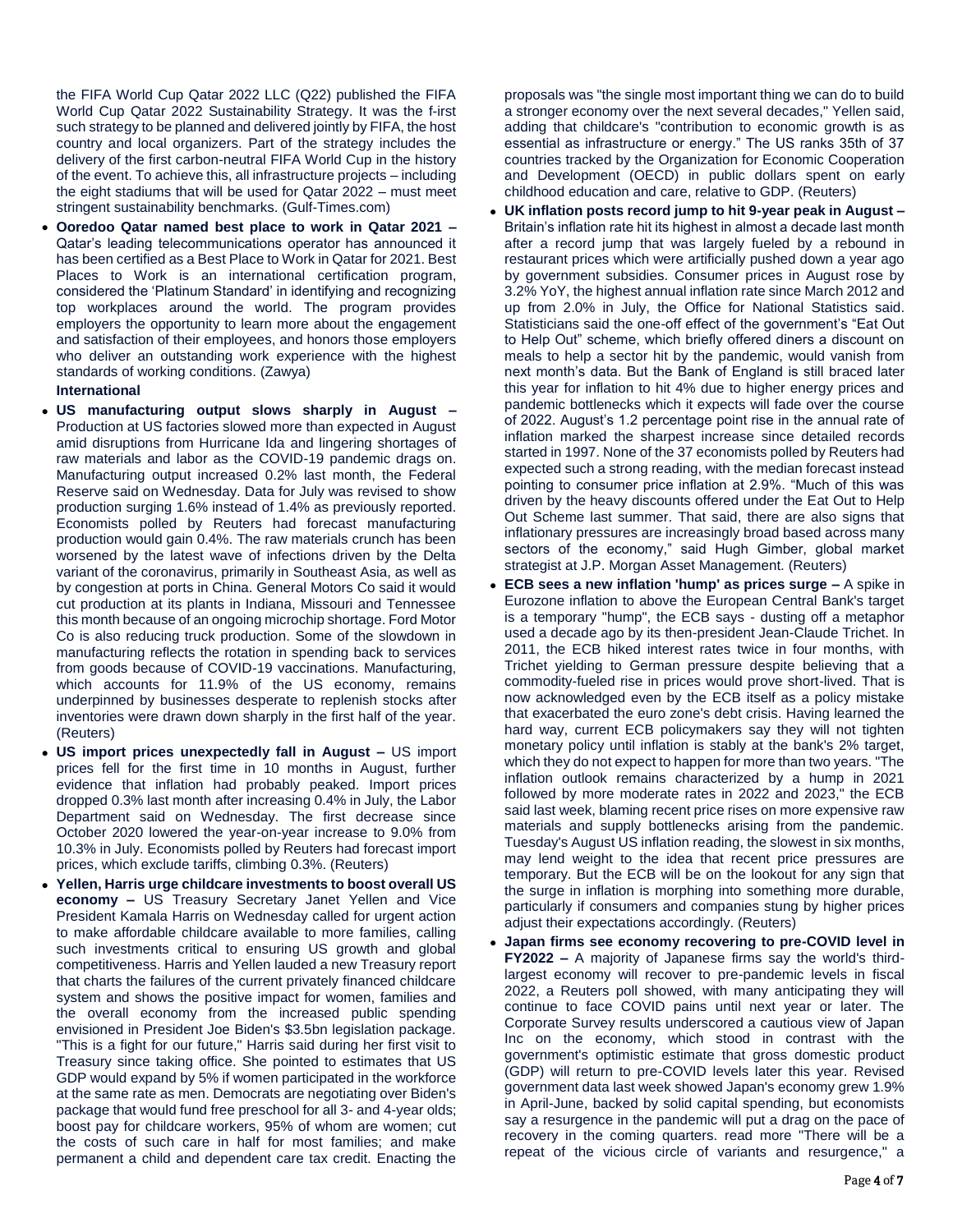manager of a ceramic's maker wrote in the survey on condition of anonymity. "It will take time to contain the pandemic thoroughly." The manager added that the economy will return to pre-COVID levels in fiscal 2024. The Corporate Survey found a slim majority said the economy will return to pre-pandemic levels in fiscal 2022, followed by one third of respondents who anticipated a recovery to such levels in fiscal 2023. About 16% saw the economy's return to pre-pandemic levels to happen in 2024 or later. (Reuters)

- **Japan's hot exports growth cools as COVID-19 hits supply chains –** Japan's exports extended double-digit gains in August, led by strong shipments of chip manufacturing equipment, although the pace of growth weakened as COVID-19 hit key Asian supply chains and slowed factory production. The trade growth is unlikely to dispel worries about the outlook for Japan's economy, which has not yet recovered to pre-pandemic levels after taking an enormous hit from a collapse in global trade in the first quarter of 2020. Exports rose 26.2% in August compared with the same month a year earlier, the Ministry of Finance said on Thursday, marking the sixth straight month of double-digit growth as strong demand for chip-making equipment offset slowing US and European Union-bound shipments of cars. However, the growth was slower than the 34.0% expected by economists in a Reuters poll and the 37.0% advance in the previous month. Policymakers are under pressure to keep the fragile recovery intact, which has been thrown into doubt due to a resurgence of the pandemic in other parts of Asia, leading manufacturing hubs such as Vietnam and Malaysia to roll out lockdown measures. (Reuters)
- **Brazil's banks to incorporate climate change risks into stress tests –** Brazil's central bank announced on Wednesday new rules making it mandatory for banks to incorporate climate change-related risks, such as droughts, floods and forest fires in their stress tests, starting in July 2022. Central bank director Otavio Damaso said the new regulation aims to avoid potential financial instability stemming from climate-related risks. However, for now the central bank will not require additional capital to cover for potential climate-change related risks, leaving that decision to banks. The move puts Brazil's central bank among the growing ranks of financial regulators demanding climate-related action from banks. A few countries, including France and the Netherlands, have already launched stress tests incorporating climate-change related risks, and many others are in the pipeline, according to the Financial Stability Institute. read more Brazil's central bank is not prohibiting lenders from extending any loans, but the climate-change related risk analysis could make credit lines more expensive for certain companies and sectors if banks find it necessary to allocate more capital to assume the risks they have identified. In April 2022, the regulator plans to launch its own stress tests for climate-change related risks, incorporating all banks under the same risk criteria. The regulator also made it mandatory for banks to disclose climate-related information as part of financial reporting by July 2022, in accordance with the Task Force on Climate-Related Financial Disclosures (TCFD), set up by the G20's Financial Stability Board guidelines. (Reuters) **Regional**
- **Saudi's August inflation rate edges higher on transport, food costs –** Saudi Arabia's consumer price index rose 0.3% YoY in August driven mainly by higher prices in the transport sector as well as food and beverages, according to government figures released on Wednesday. Prices were up 0.4% MoM from July 2021, the Saudi General Authority for Statistics said. Saudi Arabia saw a massive rise in its inflation rate between June 2020 and June 2021 because of VAT being tripled to 15%. That effect, however, faded in July 2021 when the effect of the VAT increases no longer weighed in the annual price comparison. In August, transport prices rose 6.5% due mainly to a 44% rise in prices of

fuel and lubricants. The Kingdom, the world's biggest oil exporter, in July set a cap on gas prices at the pump in a move to cool living costs. (Zawya)

- **Saudi Arabia lays out private sector opportunities in healthcare market –** Saudi Arabia is aiming to grow the private sector's contribution to the healthcare market from 25 to 35% by 2030, via a mix of privatization, public-private partnerships (PPP) and other incentives for investors, according to the kingdom's Minister of Health. COVID-19 has invigorated Saudi Arabia's healthcare sector, offering new investment opportunities to companies in the sector, including the supply of medicines, vaccines, medical devices and medical services to patients, Tawfig Al Rabiah, Minister of Health, said in the opening remarks of an Invest Saudi report. According to Rabiah, the Ministry of Health has developed strategic objectives in line with Vision 2030 to ensure that investors in the sector are supported by the appropriate regulatory frameworks for sustainable growth, digitization, and increased efficiency. (Zawya)
- **StanChart to add bankers in sustainable finance, capital markets in Saudi Arabia –** Standard Chartered is looking to add bankers to focus on sustainable finance, project finance and capital markets in Saudi Arabia, a market it sees will become a "front-runner" for its regional business in coming years, a senior executive said. Standard Chartered this year began offering banking services through its branch in Saudi Arabia with a team of 25 people after it was granted a banking license in 2019. The license helped the bank to expand beyond the capital markets business it has conducted in the country since 2011. "This has just been a start and we will continue to add as business grows. We have the capacity to quite easily double what we have currently," Sunil Kaushal, the bank's regional CEO for Africa and Middle East, said, referring to staff numbers. (Zawya)
- **SoftBank makes first direct investment in Saudi company –** SoftBank has made its first direct investment in Saudi Arabia, coleading with a government-owned fund a \$125mn financing rounding in communications company Unifonic, the start-up said. The investment will be used by the Riyadh-headquartered firm to expand its products to more customers, it said in a statement. SoftBank co-led the investment through its Vision Fund 2 alongside state fund Sanabil Investments. Unifonic, which provides online and mobile communications services, says it has quadrupled in size in less than three years and is now processing over 10bn transactions on its platform each year. (Reuters)
- **Saudi inflation rates up 0.3% in August –** Saudi Arabia's consumer price index rose 0.3% in August from a year earlier and was 0.1% higher MoM, government data showed on Wednesday. That was steady from a rise of 0.4% in July, Saudi Arabia's General Authority for Statistics said. That compared with a rise of 6.2% in June, the last month affected by the tripling of value added tax (VAT) in July last year. The August data showed the CPI rise was mainly due to higher prices in the transport sector, which rose 6.5%, and a 1.9% rise in food and beverage prices. (Reuters)
- **ACWA Power IPO Order Book Covered Throughout Price Range: Terms –** ACWA Power International has gathered enough investor demand to cover its IPO, which is set to be the biggest offering in Riyadh since Saudi Aramco's listing, throughout the price range, according to terms seen by Bloomberg. The company is set to raise up to SR4.55bn. Shares are marketed at SR51 to SR56 apiece. (Bloomberg)
- **SoftBank's first Saudi deal follows UAE, Turkey investments –** SoftBank Group Corp. has made its first investment in a company based in Saudi Arabia, leading a \$125mn financing for customer communication platform Unifonic. Sanabil, wholly owned by the kingdom's Public Investment Fund, co-led the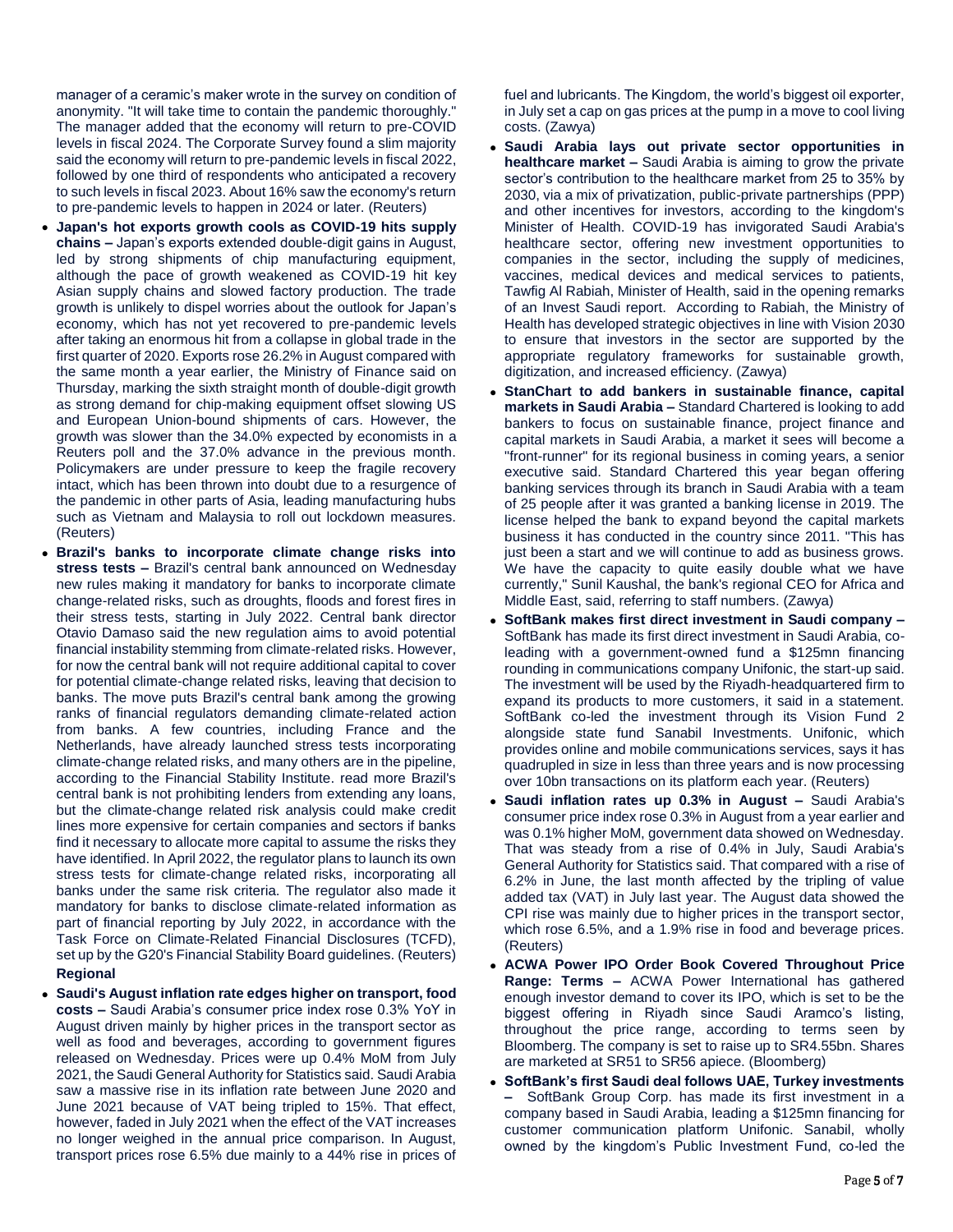round. Proceeds will be used to fund growth in the Middle East and expansion into Asia and Africa, Unifonic co-founder and Chief Executive Officer Ahmed Hamdan said in an interview. The company will also look at acquisitions in those regions to help it expand faster, he said. The Unifonic deal is funded through SoftBank's Vision Fund 2, and follows on from July's \$415mn fundraising by Dubai-based cloud kitchen startup Kitopi, which was SoftBank's first in a business based in the UAE and took that company's valuation past \$1bn. Last month, it also co-led a financing round for Turkish e-commerce company Trendyol. (Bloomberg)

- **Saudi Arabia raises SR6.7bn in September local Sukuk issuance –** Saudi Arabia raises SR6.7bn in September local Sukuk issuance, which is divided into three tranches, the National Debt Management Center says. First tranche of SR3.17bn will mature in 2029. The Second tranche will be of SR2.86bn which matures in 2033 and the third tranche of SR650mn will mature in 2036. (Bloomberg)
- **Saudi conglomerate's \$7.5bn default settled after decade –** BNP Paribas SA and Citigroup Inc. are among global banks that are finally set to see some of their loans be at least partially repaid after getting caught up in one of Saudi Arabia's biggest corporate defaults. In the first major test for the kingdom's new bankruptcy law, Ahmad Hamad Algosaibi & Brothers Co., which has been locked in legal battles and negotiations with creditors over \$7.5bn of debt since 2009, had its proposal to restructure the obligations ratified by a Saudi court, Simon Charlton, Algosaibi's chief restructuring officer said. The order from the commercial court in Dammam, in Saudi Arabia's Eastern Province, will allow various asset freezes to be lifted and let the company go ahead with a plan to repay creditors about 26% of their claim values through a mixture of cash, shares and Saudi real estate. (Bloomberg)
- **UAE, Israel non-oil trade hits \$700mn since Abraham Accords –** Non-oil trade between the UAE and Israel hit \$700mn in the one year after the two countries normalized relations following the signing of the Abraham Accords in 2020, said UAE Minister of Economy Abdullah bin Touq. In addition, the two countries signed 60 major agreements at the government and private sector levels, covering industries such as science and technology, artificial intelligence, tourism, logistics, transportation, healthcare and energy, among others, to strengthen ties, Bin Touq said during virtual dialogue session with by the Washington-based think tank American Atlantic Council. (Zawya)
- **UAE's ADFD to finance \$7.83mn modernization of local Mauritania fishing port –** Abu Dhabi Fund for Development (ADFD) has signed a Memorandum of Understanding with the Government of Mauritania to finance a major refurbishment and modernization project valued at around AED24mn for the Tanit Fishing Port. This is an artisanal fishing port that through this renovation and development of an ice factory will better enable local fishermen to benefit from the country's fisheries economy, increase export capacity and contribute to the nation's food security strategy. (Zawya)
- **UAE to invest \$690mn in UK's Cityfibre as ruler visits –** The UAE will invest \$690mn in UK-based CityFibre to roll out highspeed broadband, the UK government said on Wednesday, as the Gulf state's de facto ruler visited London. The investment in the digital infrastructure group is part of a larger raising of capital by CityFibre, a statement from the office of UK Prime Minister Boris Johnson said. During the visit of Sheikh Mohammed bin Zayed Al Nahyan, the Abu Dhabi wealth fund Mubadala Investment Company will expand a Sovereign Investment Partnership agreed earlier this year. (Bloomberg)
- **Dubai's DP World to invest \$415mn in new berth at London Gateway hub –** Dubai-based port operator DP World said it will invest \$415mn in a new fourth berth at its London Gateway logistics hub to increase supply chain resilience and create more capacity. The sum builds on the 2bn GBP investment DP World has made in Britain over the last decade, the logistics provider said in a statement on Wednesday. Work on the new berth will begin next month, DP World said. In the first six months of 2021 London Gateway saw record throughput of 888,000 TEU, a more than 23% increase on the previous best performance for the first half of a year. The new fourth berth will raise capacity by a third and completion will coincide with the delivery of a new wave of 24,000 TEU vessels in 2023/2024, which will all be operated between Asia and Europe, it added. (Zawya)
- **Blackstone in talks to acquire Dubai-based VFS Global for \$1bn –** US-based alternative investment management company Blackstone is in advanced talks to acquire Dubai-headquartered VFS Global, the world's largest visa outsourcing company, for \$1- 1.2bn, India's Economic Times website reported citing people with knowledge of the matter. Founded in India, VFS Global is a spinoff of Swiss travel group Kuoni. It is 90% owned by Swedish private equity firm EQT and 10% by the Kuoni Foundation, Hugentobler Foundation and founder CEO Zubin Karkaria. The due diligence process for the acquisition is complete and the legal documentation is expected in the coming weeks, the report said. (Zawya)
- **Kuwait's Burgan Bank gets approval for up to \$500mn senior bonds –** Kuwait's Burgan Bank has received preliminary approval from the central bank to issue up to \$500mn in senior unsecured bonds, the lender said in a stock exchange filing. The bonds will be issued under Burgan's Euro Medium Term Note Program. They will either have a tenor of five years with a fixed coupon rate or a six-year tenor with an option to redeem the bonds after five years. The six-year option would have a fixed coupon rate for five years then a floating rate for its final year, should the bank not "call" the bonds. Closing the bond sale will allow Burgan "to reinforce its long-term liquidity and regulatory liquidity ratios," it said in the filing. Sales of senior bonds are relatively rare from the Gulf's banks, but Burgan's debt-raising plans follow the country's biggest lender, National Bank of Kuwait, securing \$1bn last week via six-year senior bonds non-callable for five years. (Reuters)